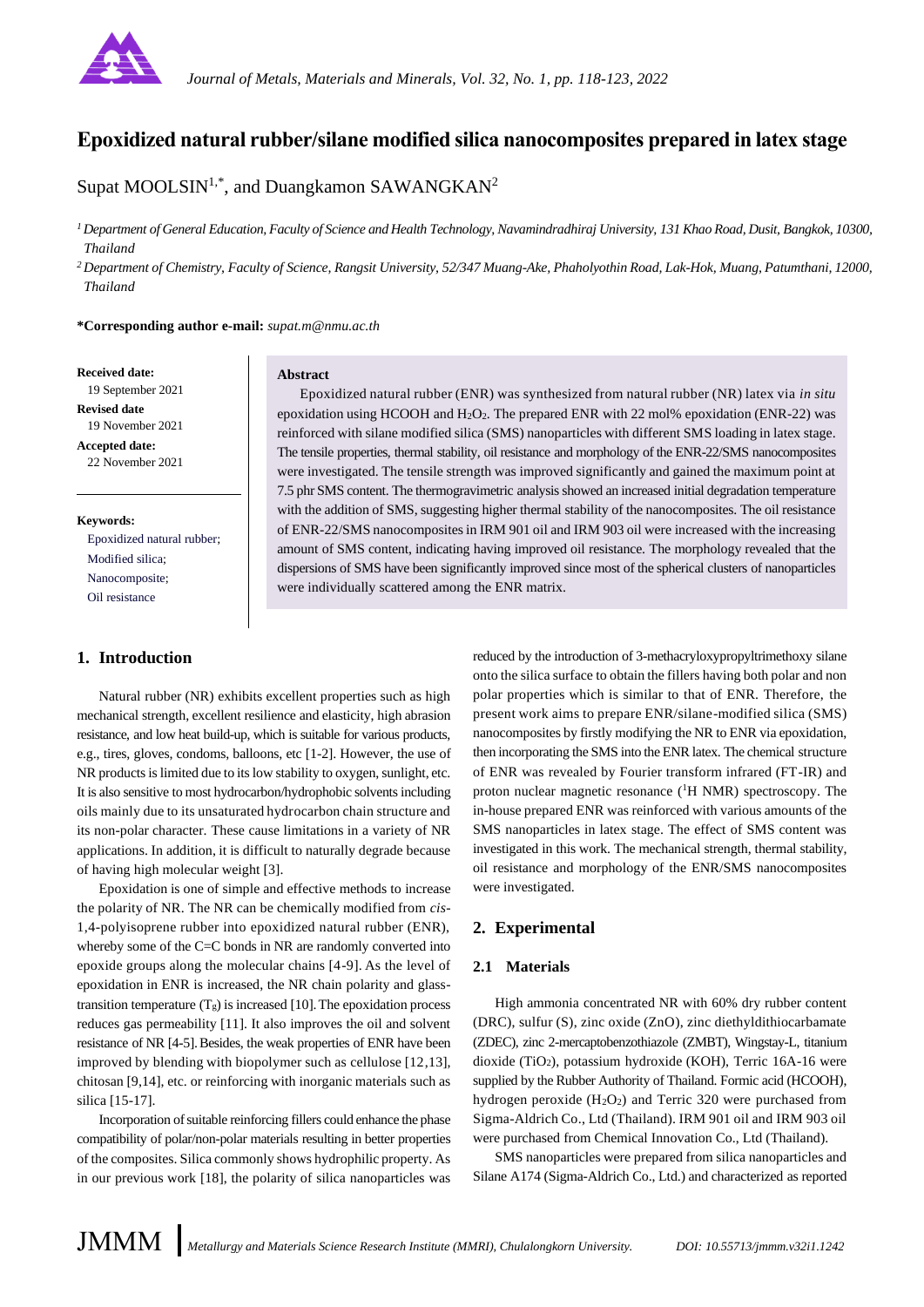

**Figure 1**. SEM photographs of SMS nanoparticle cluster with magnification of (a) 250x (b) 3,500x, and (c) 60,000x.

in our previous work [18]. The scanning electron micrographs of SMS nanoparticle cluster are depicted in Figure 1. The cluster size is various as shown in Figure 1(a). With the magnification of  $3,500$ in SEM photograph shown in Figure 1(b), it reveals the size of a 30 m cluster. Each cluster contains numerous SMS nanoparticles with the size around 50 nm as shown in Figure 1(c).

# **2.2 Methods**

## **2.2.1 Preparation of ENR**

ENR was prepared from NR latex via *in situ* epoxidation using HCOOH and H<sub>2</sub>O<sub>2</sub>. The NR latex (60% DRC) was first diluted with distilled water to obtain 20% DRC latex. It was stabilized with 15% Terric 320 at 5 wt% of dry rubber content under stirring for 30 min at room temperature to eliminate ammonia. The mixture was heated to 50 $^{\circ}$ C. The assigned amounts of HCOOH and H<sub>2</sub>O<sub>2</sub> were added into the stabilized NR latex according to the formulation in Table 1. The 90% w/w HCOOH was first gently dropped into the latex for 60 min, and then 30%w/w H2O<sup>2</sup> was then added drop by drop for another 60 min. The reaction was allowed to stir at  $50^{\circ}$ C for 4 h. To characterize the prepared ENR, the obtained ENR latex was coagulated in 95%v/v methanol, washed with distilled water and soaked in 5% w/v sodium carbonate solution for 18 h to get rid of the remaining acid. It was then washed again until neutral, pressed into thin sheet and dried at  $60^{\circ}$ C for 48 h.

### **2.2.2 Preparation of ENR/SMS nanocomposites**

ENR/SMS nanocomposites were compounded in latex stage using a mechanical stirrer with various chemicals, according to the amount shown in Table 2. Each ingredient was added one by one followed by stirring for 1.50 min in each addition. Once the SMS was added, the mixture was stirred for 30 min to obtain the homogenization and incubated at room temperature for 72 h. The mixtures were made into sheets by plate-casting. The rubber sheets were allowed to dry for a day and oven-baked at 100°C for 20 min to obtain dried composite sheets.

**Table 1**. Chemical composition in mole ratio used for the preparation of ENR.

| <b>Chemicals</b> | Formula |      |      |      |      |      |      |      |      |  |
|------------------|---------|------|------|------|------|------|------|------|------|--|
|                  |         |      |      |      |      |      |      |      |      |  |
| <b>NR</b>        | 1.00    | 0.00 | 1.00 | 1.00 | .00  | 1.00 | 1.00 | 1.00 | 00.1 |  |
| <b>HCOOH</b>     | 0.25    | 0.25 | 0.25 | 0.50 | 0.50 | 0.50 | 0.75 | 0.75 | 0.75 |  |
| $H_2O_2$         | 0.25    | 0.50 | 0.75 | 0.25 | 0.50 | 0.75 | 0.25 | 0.50 | 0.75 |  |

**Table 2**. Formulation of the rubber compound and composite.

| Ingredients             | Amount (phr)                |  |  |  |  |
|-------------------------|-----------------------------|--|--|--|--|
| 20% ENR latex           | 100.0                       |  |  |  |  |
| 10% KOH                 | 0.6                         |  |  |  |  |
| 10% Teric 16A-16        | 0.1                         |  |  |  |  |
| 50% Sulfur              | 2.4                         |  |  |  |  |
| 50% ZDEC                | 1.2                         |  |  |  |  |
| 50% ZMBT                | 1.2                         |  |  |  |  |
| 50% Wingstay L          | 3.0                         |  |  |  |  |
| $50\%$ TiO <sub>2</sub> | 3.0                         |  |  |  |  |
| 50% ZnO                 | 3.0                         |  |  |  |  |
| 10% SMS                 | 0, 1.0, 2.5, 5.0, 7.5, 10.0 |  |  |  |  |

#### **2.3 Characterization and testing**

# **2.3.1 Fourier transform infrared spectroscopy (FT-IR)**

The prepared ENRs were characterized for their mol% epoxidation using Fourier transform infrared spectroscopy (FT-IR) over a frequency range of 650 cm<sup>-1</sup> to 4,000 cm<sup>-1</sup> (Perkin Elmer: spectrum 100, Waltham, USA). The mol% epoxidation was calculated from Equation (1) in according to Davey and Loadmanwhere A<sup>870</sup> and A<sup>835</sup> are areas under the characteristic FT-IR peaks at 870 and 835 cm<sup>-1</sup>, respectively [19].

$$
Mol\%\,epsilon\nposition = \frac{A_{870}}{A_{870} + A_{835}} \times 100
$$
 (1)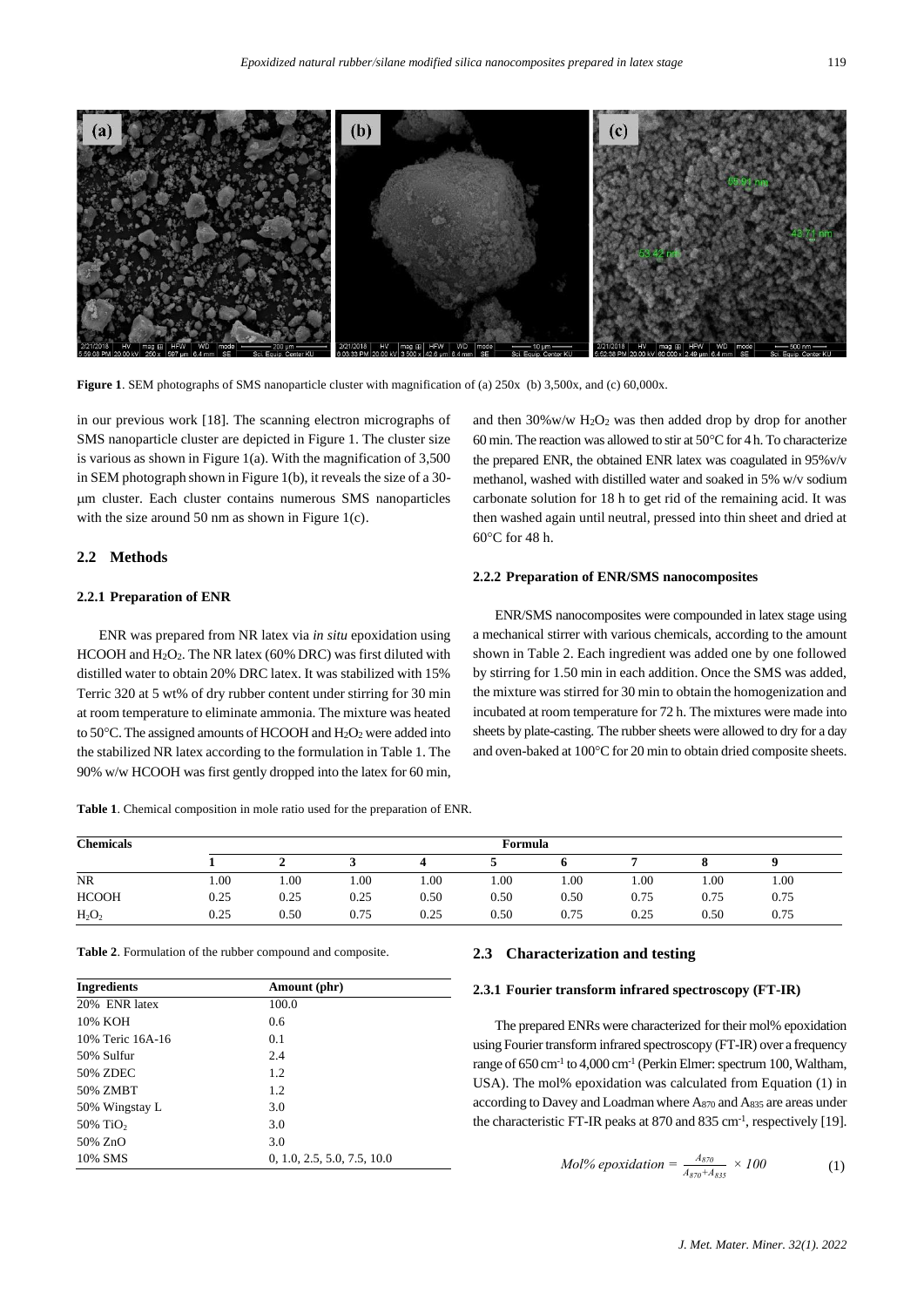#### **2.3.2 Proton nuclear magnetic resonance (<sup>1</sup>H-NMR) spectroscopy**

The obtained ENRs were also confirmed their structures using proton nuclear magnetic resonance (<sup>1</sup>H-NMR) spectroscopy (Bruker DPX-400, USA). Deuterated chloroform was used as NMR solvent.

#### **2.3.3 Mechanical properties determination**

The tensile test was performed on ten pieces of dumbbell specimens according to ASTM D412 using a universal testing machine (Instron, USA). The properties such as tensile strength, modulus at 100% strain and elongation at break were analyzed.

## **2.3.4 Thermogravimetric analysis (TGA)**

The thermal stability was determined by thermogravimetric analysis (TGA) using a Mettler Toledo TGA/SDTA 851e analyzer. The analysis was performed under a nitrogen atmosphere over a temperature range of 30 $\degree$ C to 800 $\degree$ C at a heating rate of 20 $\degree$ C·min<sup>-1</sup>.

#### **2.3.5 Oil resistance**

The oil resistance was determined by the measurement of volume change. The samples were immersed into ASTM oil No. 1 (IRM 901 oil) and ASTM oil No. 3 (IRM 903 oil) at 100°C for 70 h according to ASTM D471. The volume change was calculated from Equation (2) where  $m_1$  and  $m_2$  are the initial mass (g) of the sample in air and distilled water, respectively. The m<sup>3</sup> and m<sup>4</sup> are the mass (g) of sample in air and distilled water after immersion, respectively.

Volume change = 
$$
\frac{(m_3 - m_4) - (m_1 - m_2)}{(m_1 - m_2)}
$$
 (2)

#### **2.3.6 Morphology**

The morphology of the tensile fractured surface of the sample was observed by scanning electron microscopy (ThermoFisher Scientific: Model Quanta 450, FEI, USA) with a magnification of 20,000. The samples were sputtered with gold prior examination to improve the surface conductivity.

# **3. Results and discussion**

### **3.1 FT-IR analysis of ENR**

The FT-IR spectra of NR and ENR with different mol% epoxidation are shown in Figure 2. The characteristic peaks of NR as shown in Figure 2(a) appeared at 2960, 2925, 2860, 1660, 1450, 1375 and 835 cm-1 are assigned to the –CH<sup>3</sup> stretching, -CH2- asymmetric stretching, -CH2- symmetric stretching, C=C stretching, -CH2- deformation, C-H deformation and C=C bending, respectively. As the epoxidation took place, the double bonds in NR molecules were randomly converted into epoxide groups, resulting in the decrease in the peaks at 1660 cm-1 and 835 cm<sup>-1</sup>. New characteristic peaks at 1240 cm<sup>-1</sup> and 870 cm<sup>-1</sup> increased correspondingly as the mol% epoxidation increased, attributed to the symmetric stretching and asymmetric stretching of epoxide (C-O-C) ring, respectively [20] as appeared on the spectra of ENR

shown in Figure 2(b-d). This confirmed the formation of epoxide rings generated *in situ* from the reaction of HCOOH and H2O<sup>2</sup> with the C=C bonds on the NR backbones.

The mol% epoxidation of the prepared ENRs was calculated using Equation (1) and listed in Table 3. It was in the range of 6 mol% to 45 mol%. The results showed that the mol% epoxidation increased with either HCOOH or  $H_2O_2$  content. It is known that ENR with lower mol% epoxidation provides lower oil resistance, but higher resilience and elasticity than the one with higher mol% epoxidation [4,5,21]. The ENR with medium mol% epoxidation, prepared from 1.00 mol NR, 0.50 mol HCOOH and 0.75 mol H2O<sup>2</sup> (Formula 6), was chosen to prepared ENR/SMS nanocomposites with different SMS loading. Consequently, this ENR with mol% epoxidation of 22% was denoted as ENR-22.

#### **3.2 <sup>1</sup>H-NMR spectroscopy of ENR**

The structural study of NR and ENR was also carried out using  ${}^{1}$ H-NMR spectroscopy technique (Figure 3). In the  ${}^{1}$ H-NMR spectrum, the peaks at  $\delta$  1.70 (-CH<sub>3</sub>; *a*), 2.08 (-CH<sub>2</sub>; *b*) and 5.15 (=CH-; *c*) were the characteristic peaks of NR. The successful epoxidation was confirmed as seen from new peaks at  $\delta$  1.28 (-CH<sub>3</sub>; *d*), 1.57 and 2.18 (-CH2-; *e*) and 2.70 ppm (-CH-; *f*) shown in Figure 3(b).



**Figure 2**. FT-IR spectra of the (a) NR, (b) ENR-15, (c) ENR-22, and (d) ENR-45.



Figure 3. <sup>1</sup>H-NMR spectra of the (a) NR and (b) ENR-22.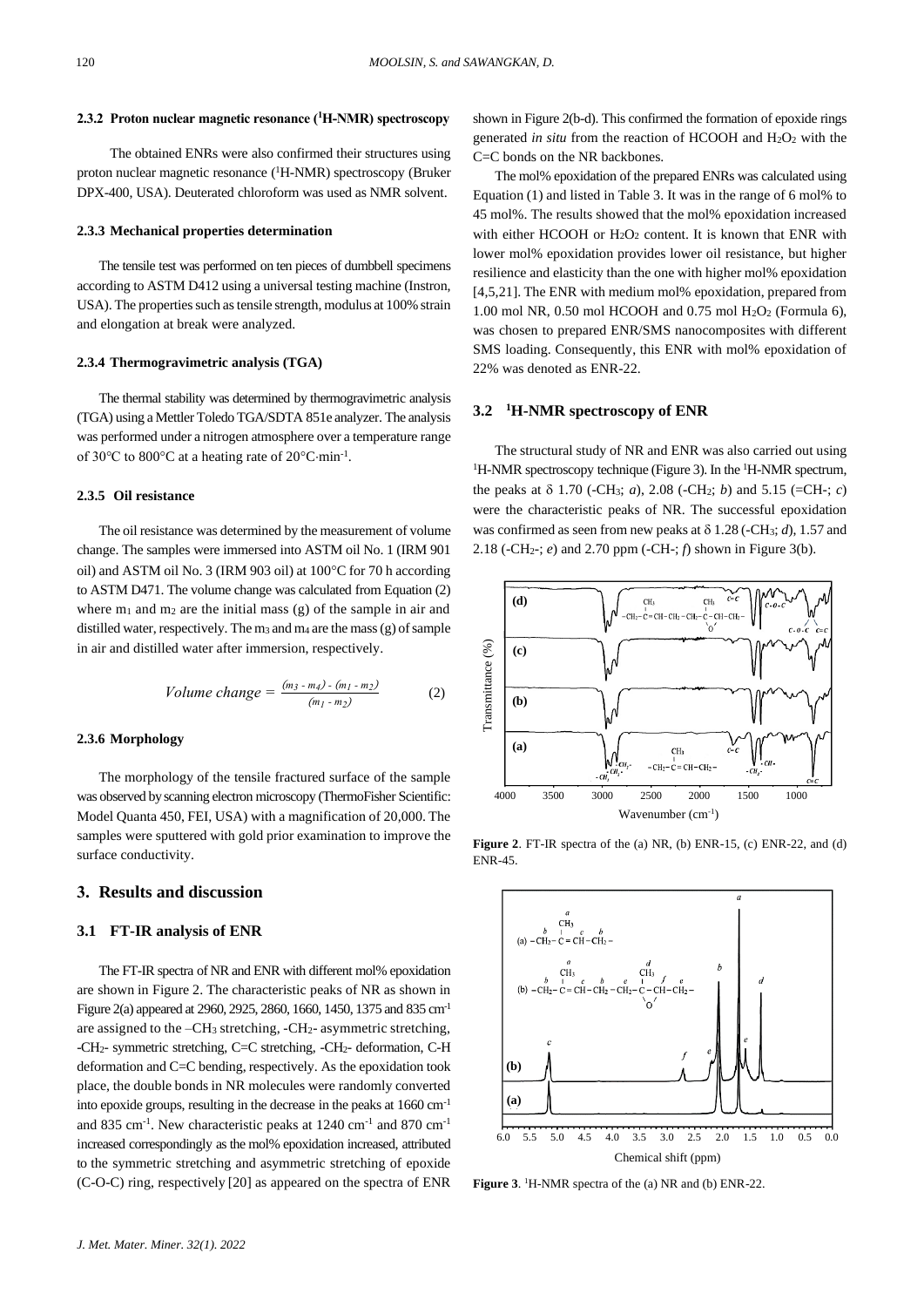**Table 3**. Mol% epoxidation of the prepared ENR.

| <b>Character</b>   | Formula |    |    |   |    |    |    |    |  |
|--------------------|---------|----|----|---|----|----|----|----|--|
|                    |         |    |    |   |    |    |    |    |  |
| Mol% Epoxidation 6 |         | 10 | 15 | 8 | 18 | 22 | 15 | 36 |  |

#### **3.3 Mechanical properties of ENR/SMS nanocomposites**

The mechanical properties in terms of tensile strength, elongation at break and modulus at 100% strain of ENR-22 and its composites are illustrated in Figure 4. In Figure 4(a), the tensile strength of SMSfilled ENR-22 was improved significantly and gradually increased with increasing filler loading. It reached the maximum point when SMS was added at 7.5 phr. The better reinforcement efficiency may be attributed to intermolecular attraction between ENR-22 and SMS particles. The smaller nanoparticle size of SMS provides a larger surface area for the interaction between the rubber matrix and its reinforcing filler. Figure 4(b) shows that the elongation at break was lower than that of the neat ENR-22 and decreased with increasing SMS content. The modulus at 100% elongation increases with increasing SMS loading.These may be attributed to the higher crosslink density and good distribution of SMS in ENR matrices.

# **3.4 Thermal stability**

TGA was used to evaluate the thermal stability of ENR-22 and its composites. The degradation behaviors of SMS, ENR-22 and ENR-22 reinforced with SMS (7.5 phr) nanocomposite are shown in Figure 5, while the values of Tonset, Tend set and Tmax are summarized in Table 4. The TGA curves of ENR-22 and ENR-22/SMS (7.5) nanocomposite showed a similar degradation characteristic. This indicated that the addition of SMS did not change the degradation mechanism of the ENR-22, whereas the degradation temperatures were affected. As it can be observed from Table 4, all the nanocomposites exhibited the increases in Tonset, Tend set and Tmax with increasing SMS content compared to that of the neat ENR-22. This indicated from the increasing of Tonset that SMS could delay the initial degradation of ENR-22. Tend set and Tmax were all shifted to the higher temperatures with the addition of SMS, suggesting the higher interaction between the ENR-22 and SMS at higher temperature and so increased the thermal stability of the nanocomposites.

# **3.5 Oil resistance**

Figure 6 shows the change in volume of ENR-22 and ENR-22/SMS nanocomposites after being immersed in IRM 901 oil and IRM 903 oil at 100°C for 70 h. As the IRM 901 oil is lower polar hydrocarbon oil, the IRM 903 oil is a higher polar one. Percentage volume change in IRM 901 oil of all samples was lower than that in IRM 903 oil, indicating that ENR-22 exhibited a polar character. Swelling of ENRs in oils was substantially less than that of NR since epoxidation has brought about substantial improvement in oil resistance. The swelling levels of ENR-22/SMS nanocomposites in both types of oil were decreased when the amount of SMS content was increased, indicating superior oil resistance. This might be because ENR and SMS contain both polar and non-polar parts in the molecules, resulting in better molecular interaction between the two. On the other hand, the interaction between ENR and SMS chains promotes the formation of rubberfiller network, which can help the distribution of SMS and resist the swelling of rubber in oil. Therefore, the addition of SMS into ENR-22 not only improved the mechanical properties of the composites but also enhanced the oil resistance of these nanocomposites.



**Figure 4**. The (a) tensile strength and (b) elongation at break and modulus at 100% strain of the ENR-22 and ENR-22/SMS nanocomposites.

| <b>SMS</b> contents<br>$(phr)$ | $T_{onset}$<br>$\rm ^{(o}C)$ | T <sub>end set</sub><br>$\rm ^{(o}C)$ | $T_{\rm max}$<br>(°C) |  |
|--------------------------------|------------------------------|---------------------------------------|-----------------------|--|
| 0.0                            | 360                          | 416                                   | 386                   |  |
| 1.0                            | 362                          | 425                                   | 388                   |  |
| 2.5                            | 366                          | 431                                   | 390                   |  |
| 5.0                            | 368                          | 434                                   | 394                   |  |
| 7.5                            | 370                          | 439                                   | 397                   |  |
| 10.0                           | 371                          | 440                                   | 400                   |  |

**Table 4**. TGA data of the ENR-22 and ENR-22/SMS nanocomposites.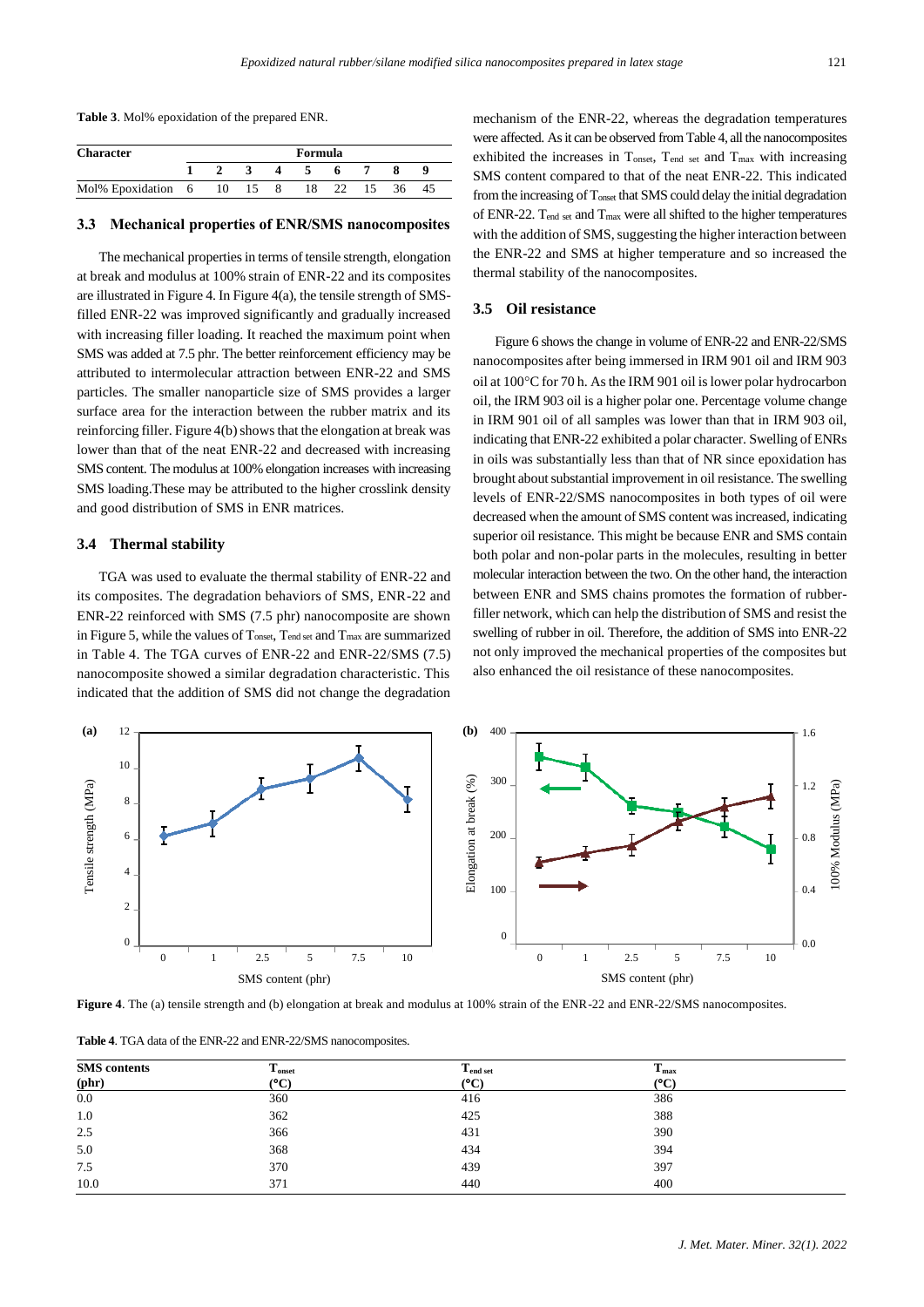

**Figure 5.** TGA thermograms of SMS, ENR-22 and ENR-22 reinforced with SMS (7.5 phr) nanocomposite.

### **3.6 Morphology**

To investigate the morphology of the nanocomposites, SEM was employed to view the tensile fractured surface of the samples. The SEM images of the composites reinforced with nanosilica are shown in Figure 7. Compared with the SEM image of NR/unmodified silica nanocomposite shown in Figure 7(a), the SMS nanoparticles were scattered uniformly throughout the composites as shown in Figure 7(b) and (c). The dispersions of SMS have been significantly improved since most of the spherical clusters of nanoparticles were individually scattered among the ENR matrix. This is in agreement with the results of tensile strength and 100% modulus. It may be due to the good interfacial bonding between ENR-22 and SMS as aforementioned.



**Figure 6.** The change in volume of ENR-22 and ENR-22/SMS nanocomposites in (a) IRM 901 oil and (b) IRM 903 oil.



**Figure 7**. SEM photographs (20,000  $\times$  magnification) of the (a) NR reinforced with unmodified silica (7.5 phr), (b) ENR-22 reinforced with SMS (2.5 phr), and (c) ENR-22 reinforced with SMS (7.5 phr).

# **4. Conclusions**

Epoxidized natural rubber with 22 mol% epoxidation (ENR-22) was successfully prepared from 1 mol concentrated natural rubber latex via *in situ* epoxidation using 0.50 mol formic acid and 0.75 mol hydrogen peroxide in the presence of Terric 320 at 50°C for 4 h. The structural study of ENR was carried out using FTIR and <sup>1</sup>H-NMR spectroscopy techniques and the mol% epoxidation was calculated using the data from FT-IR analysis. Silane modified silica (SMS) nanoparticle was used as a reinforcing filler into the prepared ENR-22